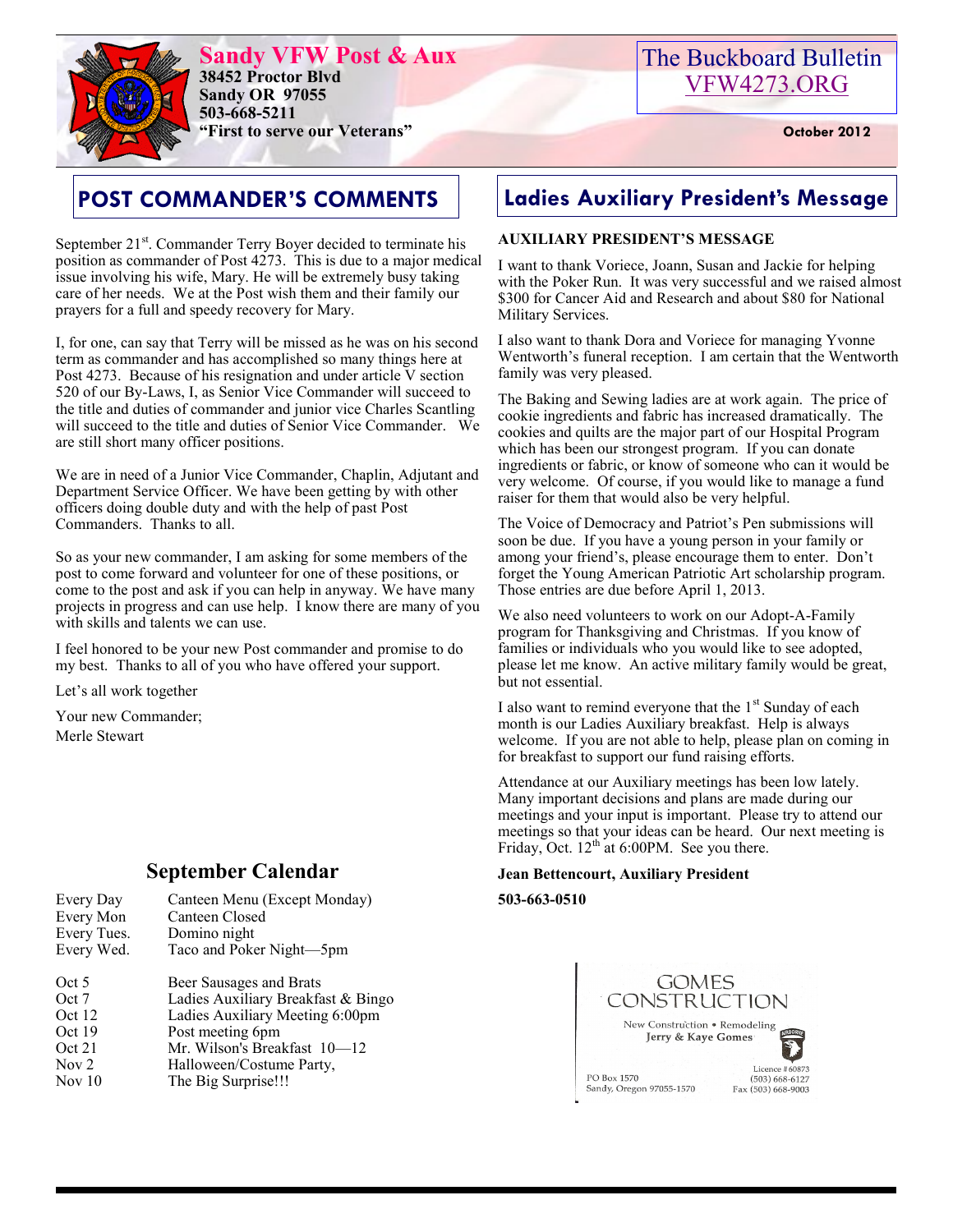### Cancer Aid & Research

Fall is fast approaching, today really felt like summer was over. We held a couple of raffles for the Sellwood-Breakthrough Poker Run , we raised \$284.00 for CANCER AID & RESEARCH. A special thanks to Jackie Key for doing the 50-50 raffle. The prizes were donated by KO & Peggy Towery, and Dave Carter. THANK YOU SO VERY MUCH!!!

Our BLUEBERRY PANCAKE BREAKFAST is Sunday October 7-2012, 10:00 A.M. till Noon. We will have Bingo at 12:30. There will be a Raffle with lots of prizes and fun. Bring all your family & friends for a very enjoyable day.

October is NATIONAL BREAST CANCER AWARENESS MONTH, anything that increases your chance of getting a disease is called a risk factor. Risk factors for breast cancer include the following:

\* Older age.

\* Menstruating at an early age.

\* Older age at first birth or never having given birth.

\* A personal history of breast cancer or benign {non-cancer} breast disease.

- \* A mother or sister with breast cancer.
- \* Treatment with radiation therapy to the breast/chest.
- \* Breast tissue that is dense on a mammogram.
- \* Taking hormones such as estrogen and progesterone.
- \* Drinking alcoholic beverages.

\* Breast cancer is sometimes caused by inherited gene mutations {changes}.

\* The genes in cells carry hereditary information that is received from a person's parents. Hereditary breast cancer makes up approximately 5% to 10% of all breast cancer. Some altered genes related to breast cancer are more common in certain ethnic groups.

PLEASE, PLEASE SCHEDULE YOUR MAMMOGRAM TO-DAY!!!!!

Voriece Cancer Aid & Research Chairman

#### **The Auxiliary Chaplain Judy Gascon 503 668 3748**

Henry Bachler 91 years old, of Boring, passed away July 5, 2012. He was a WWII Army veteran who served in the Pacific and a life time charter member of our Post. His daughter, Martha Bachler, reported his passing. Our sympathies to his family and a fine man will be truly missed.

Yvonne Wentworth, as you know, passed away August 21<sup>st</sup>. Her funeral was held at St. Michaels Church in Sandy on August  $25<sup>th</sup>$ . A buffet was held at the Post following the services.

Dorothy Linland was in the hospital for three days and in Cascadia for five days in August due to heart

problems and pneumonia. She is home now and doing much better.

#### **Please Note:**

I am currently receiving reports for both the Auxiliary and the Post. If you hear of anyone who needs a Chaplain's call or visit please notify me.

#### **JUDY GASCON, AUXILIARY CHAPLAIN**



Contact your editor at: **[admin@vfw4273.org](mailto:admin@vfw4273.org)**

[VFW4273.ORG](http://vfw4273.org/)

| Post Officers        |                          | $2012 - 2013$ |                    | <b>Ladies Auxiliary Officers</b> |  |
|----------------------|--------------------------|---------------|--------------------|----------------------------------|--|
| Commander            | Merle Stewert            |               | President          | Jean Bettencourt                 |  |
| Senior Vice Cmdr     | <b>Charles Scantling</b> |               | Sr. Vice President | Dora Fitzpatrick                 |  |
| Junior Vice Cmdr     | Vacant                   |               | Jr. Vice President | Wanda Ichaels                    |  |
| Chaplain             | Vacant                   |               | <b>Treasurer</b>   | Sherlyn Carter                   |  |
| <b>Ouartermaster</b> | William Miller           |               | Chaplain           | Judy Gascon                      |  |
| Judge Advocate       | John Lamb                |               | Secretary          | Kay Gomes                        |  |
| Adjutant             | Vacant                   |               | Guard              | Midge Wadkins                    |  |
| Surgeon              | Vacant                   |               | Conductress        | Voriece Blair                    |  |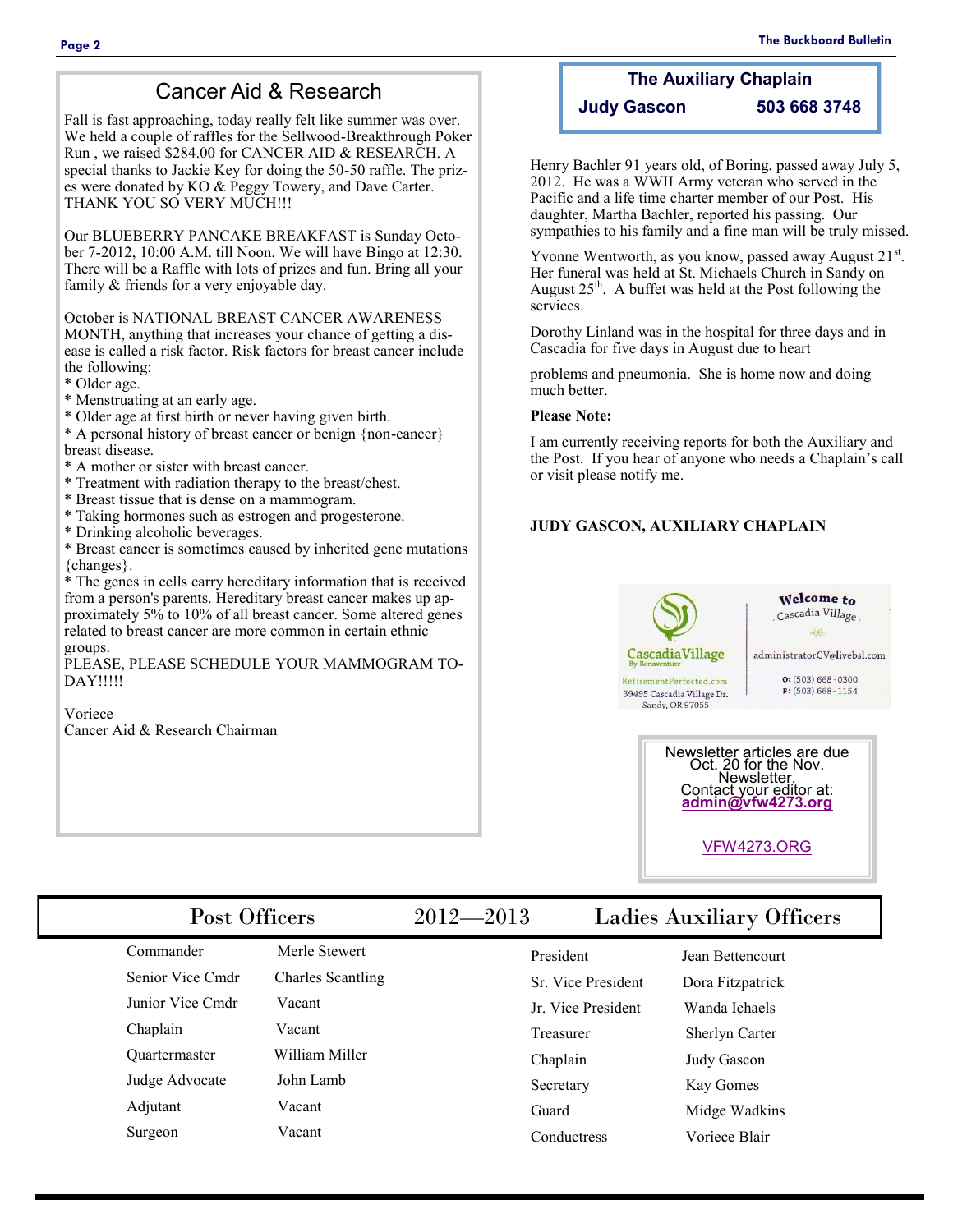# Our Post needs your help

A. Service Officer Assistants: Help fellow Vets fill out Government forms to gain needed benefits. Skills Needed:1. Ability to fill out Government. forms. 2. Desire to help fellow Vets who are in need.

B. Quartermaster Assistants: Organize membership data: name address.etc. for newsletter and other forms of communication.

Skills Needed. 1. Be detail oriented. 2. Be computer literate. 3. Have a desire to help our Post communicate with it's membership.

C. Cooks and Kitchen Helpers: Prepare and serve a meal for Post dinners.

Skills Needed: 1. Ability to prepare a complete meal for 40 to 50 Post members & friends.

For more information please E-mail: Quartermaster.vfwpost4273@frontier.com

Thank You, Bill

## Canteen Corner

Well it looks like Fall is sneaking up on us! I hope you have all had a great summer and I am looking forward to another year with all of you!

Come in on Tuesday nights and meet our newest Bartender Amber Edens. She will be a great addition to the Post Canteen!

Friday October 5<sup>th</sup> is the First Friday come join us. We will be having Beer Sausages and Brats, with Sour Kraut or Chili.

Sunday October 7<sup>th</sup> Voriece will putting on a breakfast it will be from 10-12 come join us support our Cancer!

Friday October  $12<sup>th</sup>$ , Woman's Aux. Meeting will begin at 6, I will start serving dinner at 5.

Friday October  $19<sup>th</sup>$ , Post Meeting will begin at 6, I will start serving dinner at 5.

Sunday October  $21<sup>st</sup>$ , Mr. Wilson's Biscuits and Gravy, eggs and hash browns from 10-12.

Friday November  $2<sup>nd</sup>$ , Halloween/Costume Party, Come in your best costume!! Lets have some fun.

We have our Football pools up so come in and watch a game with us and try and win the pot.

We had a lot of fun with Post 4248 when they arrived at our Post on Saturday the 15<sup>th</sup> of September. Thanks to Christopher Royce for his helping hand behind the bar. Thank you, Thank you!

Thank you to Jean for the great Bake Potato bar and Thank you to Tim Wilson for the great Chili, mmmm mmmmm it was all really good food and great people.

If any of you have any new ideas for dinners for Aux. and or Post meeting nights please let me know.

The Big Event November 10<sup>th</sup>, The Big Surprise!!! Come one and all to find out what the Big Surprise will be!

Thank you for your service You are all appreciated!!!!

Your Bartender

Pamela

**Benchleg Taxidermy** 



**Matthew Kubitz Taxidermist** 

13160 SE Bobby Bruce Lane Boring, OR 97009 503.819.0591 503.663.1020 matthewkubitz@yahoo.com www.benchlegtaxidermy.com



17475 Beers Avenue Sandy Oregon Next door to VFW Post